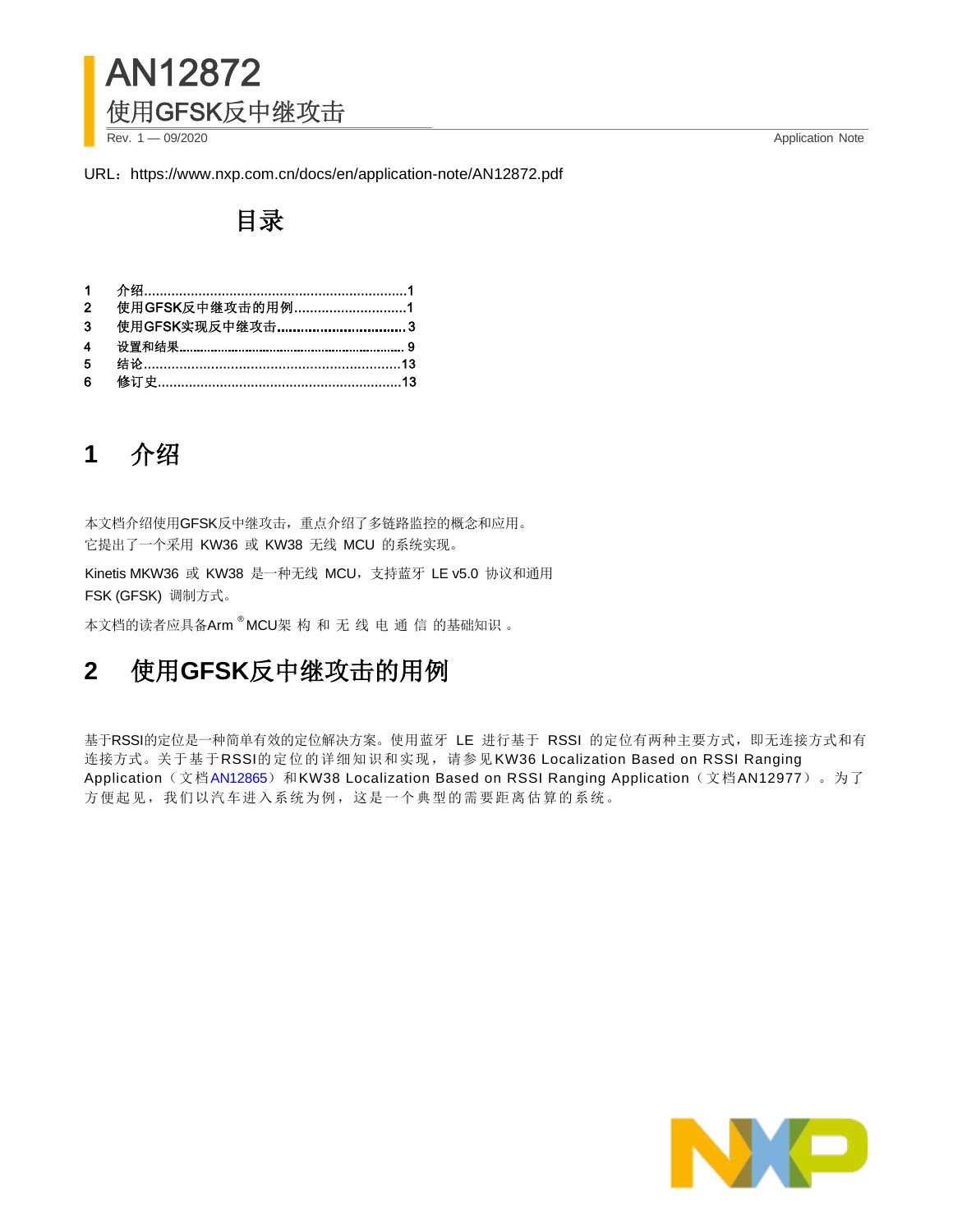

<span id="page-1-0"></span>无连接方式是通过三个广播通道实现的,设备之间没有连接。 这种方法实现简单,易于部署,但不能防止中继攻击。

有连接方式需要设备之间的蓝牙 LE 连接。 如果启用配对和绑定,则此方法可以实现反中继攻击。 但是, 当有多个连接时, 会出 现功耗增加、响应速度降低、部署困难等问题。

为了避免以上两种方式的问题,我们建议使用GFSK来防止中继攻击。这种方法适用于有多个 BLE/GFSK 节点的汽车进入系统。 这样,连接可以保证安全,监控可以避免多设备连接的存在,从而降低系统复杂度。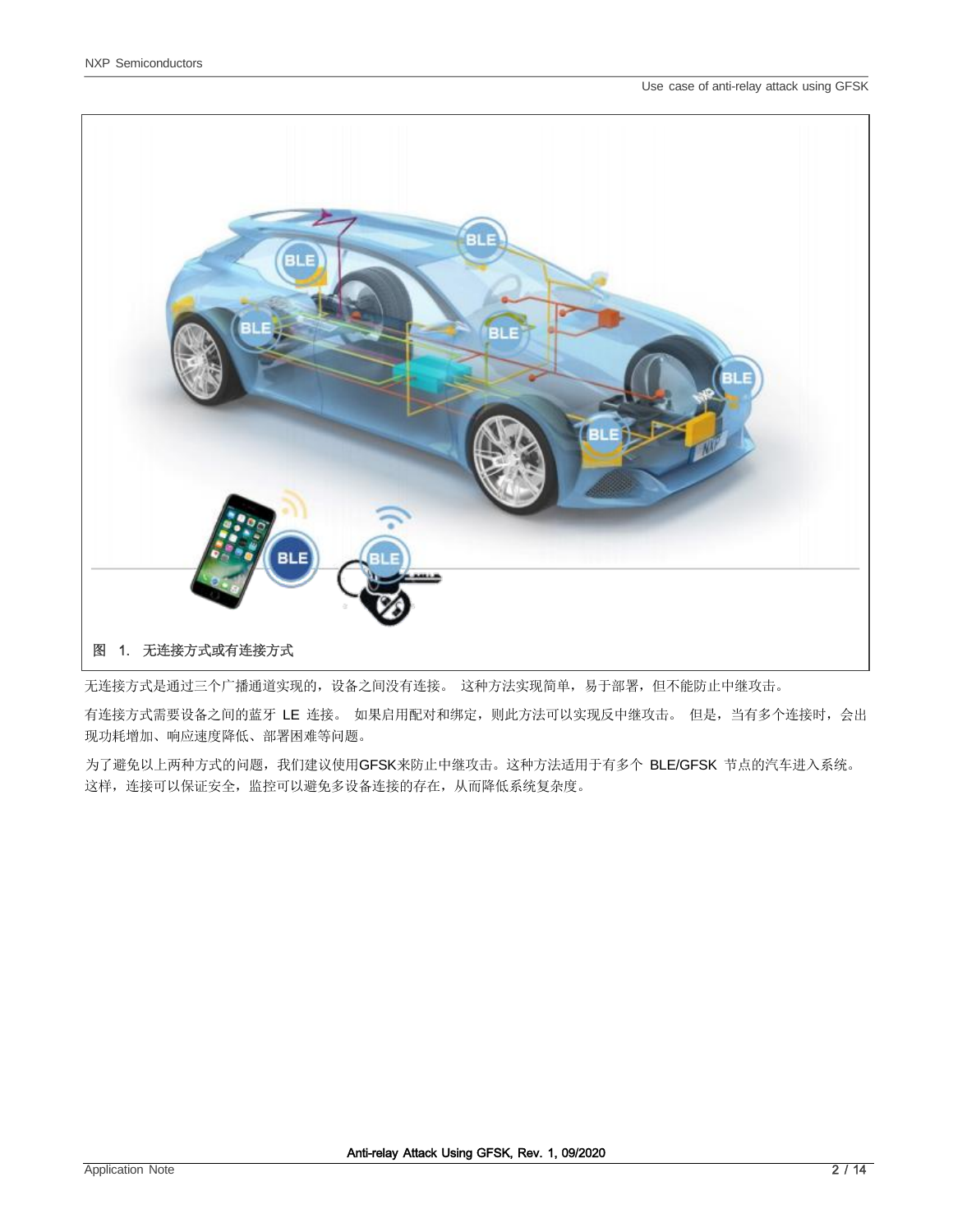

# <span id="page-2-0"></span>**3** 使用**GFSK**实现反中继攻击

GFSK 协议支持使用自定义 GFSK/GMSK 或 MSK 调制方式进行无线电操作,该方式是通过对一组 PHY 变量(例如 BT 产品 类型、调制指数和调制滤波器系数等)进行编程来实现的。通过适当的参数配置,GFSK 可以接收蓝牙 LE 数据包。

通过对所有通道的使用并获得的以下连接信息后,我们可以根据通道选择算法追踪蓝牙 LE 的链接数据。

- 访问地址
- 连接间隔
- 信道跳跃增量
- CRC 种子

[图](#page-3-0) [3](#page-3-0) 是单个蓝牙 LE 连接的框图。它包含三个角色,主机、从机和监控。主机和从机之间有蓝牙LE连接,主机和监控之间有 CAN总线或LIN总线通信。蓝牙 LE 主机连接到从机, 并通过 CAN 或 LIN 总线将连接信息传输到 GFSK 监控。然后, GFSK监 控开始通过这些信息解析空中数据包。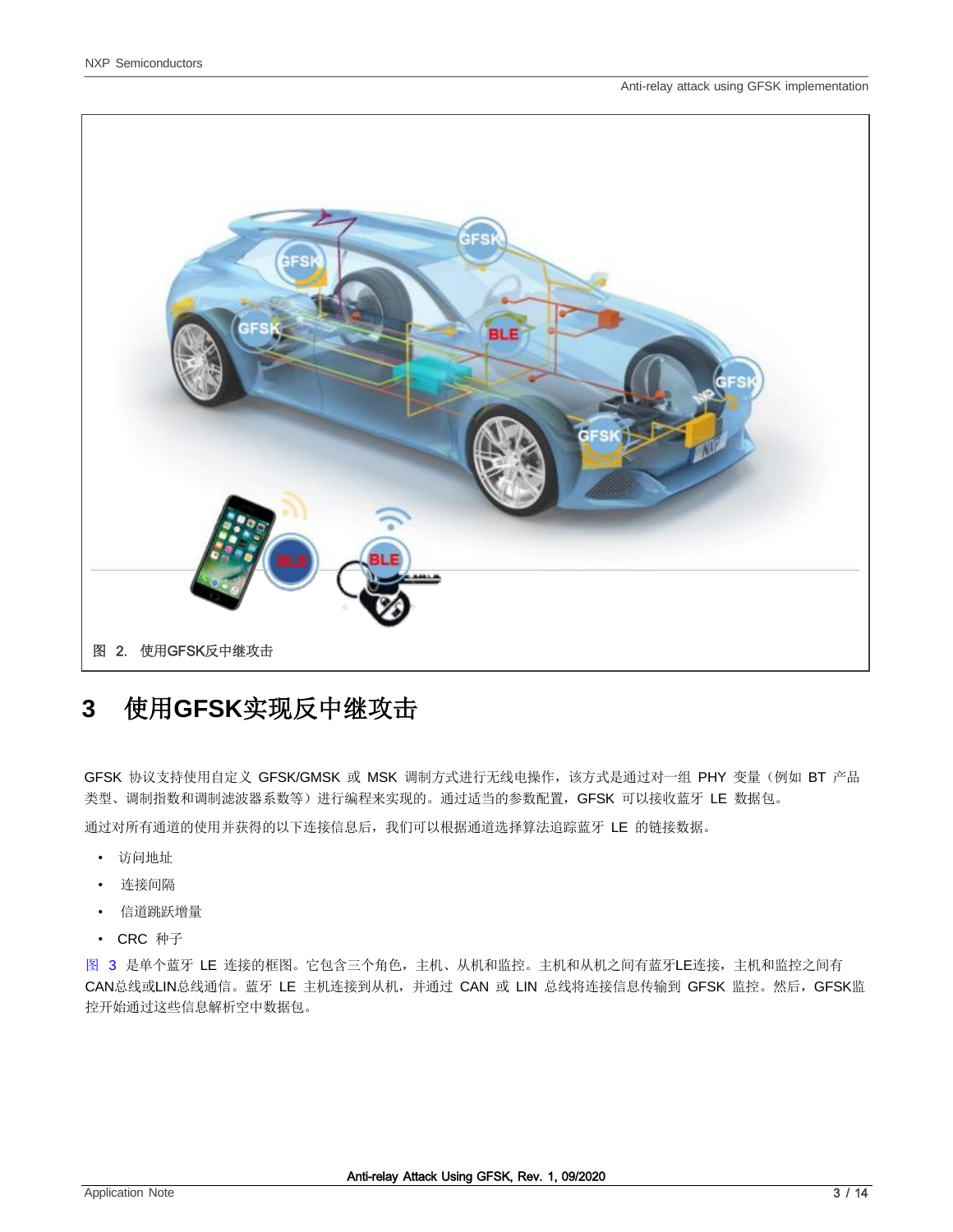

#### <span id="page-3-0"></span>**3.1 GFSK**参数配置

修改以下宏配置以适应蓝牙 LE 的参数要求。

- #define gGenFskDefaultLengthFieldSize c (8)/\*!< Number of bits in the LENGTH field. \*/
- #define gGenFskDefaultH1FieldSize c (0)/\*!< Number of bits in the H1 field.  $*/$
- #define gGenFskDefaultH0Value c (0x0000)/\*!< H0 field value. \*/
- #define gGenFskDefaultH0Mask c  $0/*$ !< Mask to select which bits of H0 must match the h0 match field.  $*/$
- #define gGenFskDefaultH1Value c (0x0000)/\*!< H1 field value. \*/
- #define gGenFskDefaultH1Mask c 0/\*!< Mask to select which bits of H1\_must match the h1\_match field. \*/

#### **3.2** 连接信息

<span id="page-3-1"></span>CONNECT\_REQ PDU包含我们上面需要的连接信息。

#### 表 **1. CONNECT\_REQ PDU**的有效数据中的 **LLData** 字段结构

| <b>LLData</b> |                |           |                      |                      |           |                      |                      |                    |                    |
|---------------|----------------|-----------|----------------------|----------------------|-----------|----------------------|----------------------|--------------------|--------------------|
| AA            | <b>CRCInit</b> | WinSize   | WinOffset            | Interval             | Latency   | Timeout              | ChM                  | Hop                | <b>SCA</b>         |
| (4 octets)    | (3 octets)     | (1 octet) | $(2 \text{ octets})$ | $(2 \text{ octets})$ | (2octets) | $(2 \text{ octets})$ | $(5 \text{ octets})$ | $(5 \text{ bits})$ | $(3 \text{ bits})$ |

[表](#page-3-1) [1](#page-3-1) 是从空中接口数据包中获取的信息。该信息存在于 KW3x 的数据通道寄存器中。主机获取此信息, 然后通过 CAN 或 LIN 传 输到监控。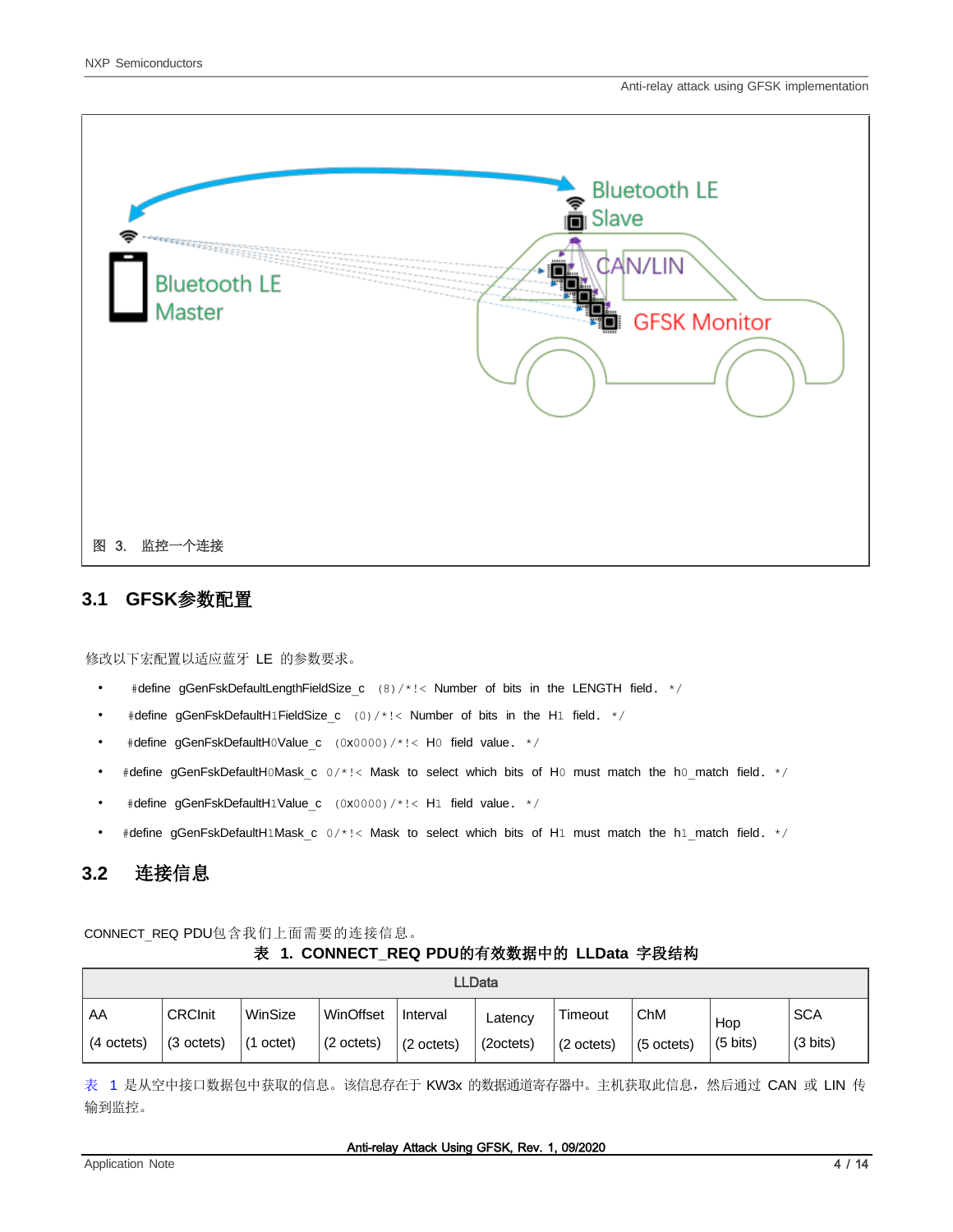Anti-relay attack using GFSK implementation

| 地址 16位 | 地址 32位 | 注册名称                           | 描述                                                                 |
|--------|--------|--------------------------------|--------------------------------------------------------------------|
| 0x80   | 0x100  | <b>CONN INTERVAL</b>           |                                                                    |
| 0x88   | 0x110  | PDU ACCESS ADDR L REGIST<br>ER |                                                                    |
| 0x8A   | 0x114  | PDU_ACCESS_ADDR_H_REGIST<br>ER |                                                                    |
| 0xF4   | 0x1E8  | CONN PARAM1                    | 连接参数, 例如, 在本次连接的connect_request中交换<br>的sca、hop_increment及crc_init。 |
| 0xF6   | 0x1EC  | CONN PARAM2                    | 连接参数,, 在本次连接的 connect_request 中交换的<br>crc_init $@24:7$ .           |

#### **3.3** 频道选择算法

蓝牙LE使用跳频收发器,因此要追踪蓝牙LE的空中接口数据包,监控设备也应实现相同的跳频算法。



#### **3.4** 中断处理

由于每个连接事件都包含主机和从机数据包,因此需要修改 GFSK 中断处理程序以得到这两组数据。接收到主机数据包后,不清 零超时定时器,并重新启动Rx。 接收到从机数据后,清零超时定时器并设置 Rx 完成事件。

```
#if LINK_MONITOR
#else
            GENFSK TimeCancelEvent(&rxTimeoutTimer);
            GENFSK->T1 CMP &= ~GENFSK T1 CMP T1 CMP EN MASK;
```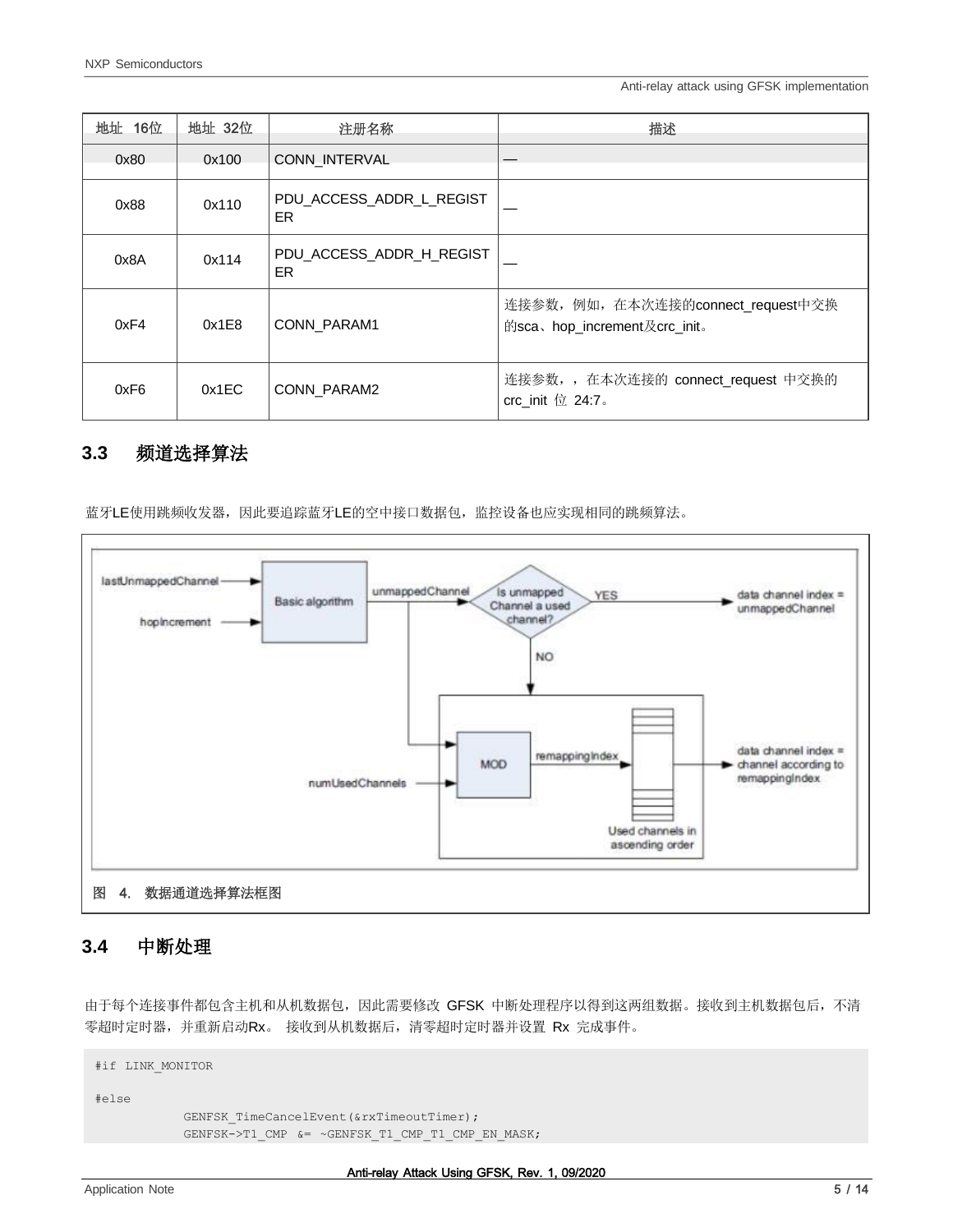```
#endif
           if (genfskLocal[mGenfskActiveInstance].packetReceivedCallbackIsr != NULL)
            {
               /* Examine RX buffer in ISR context if CallbackIsr is set */
               GENFSK_RxIsrContext();
            }
           if (genfskLocal[mGenfskActiveInstance].enabledEvents & gGenfskRxEvent)
            {
#if LINK_MONITOR
               uint16 t byteCount = ((GENFSK->RX_WATERMARK & GENFSK_RX_WATERMARK_BYTE_COUNTER_MASK)
>> GENFSK RX WATERMARK BYTE COUNTER SHIFT);
               if(packetFromMaster == 1) //master data
                {
                   GENFSK->XCVR_CTRL = 5;
                   packetFromMaster = 0;
                   masterPacketLen = byteCount;
                   FLib_MemCpy(masterPacket, (uint8_t*)PACKET_BUFFER_BASE_ADDR, masterPacketLen);
                   masterRSSI = (int8_t)((GENFSK->XCVR_STS & GENFSK_XCVR_STS_RSSI_MASK) >>
GENFSK XCVR STS RSSI SHIFT);
               }
               else //slave data
                {
                   slaveRSSI = (int8 t)((GENFSK->XCVR STS & GENFSK XCVR STS RSSI_MASK) >>
GENFSK XCVR STS RSSI SHIFT);
                  packetFromMaster = 1;
                   eventFlags |= gGenfskRxEventFlag c;
                   GENFSK TimeCancelEvent(&rxTimeoutTimer);
                   GENFSK->T1 CMP &= ~GENFSK T1 CMP T1 CMP EN MASK;
               }
#else
               eventFlags |= gGenfskRxEventFlag c;
#endif
           }
           else
            {
               /* No notification enabled */
               genfskLocal[mGenfskActiveInstance].genfskState = gGENFSK_LL_Idle;
            }
```
#### **3.5** 禁用 **DCOC** 校准

为了处理从主机和从机接收到的数据包,由于DC偏移校准时间相对较长,所以DC偏移校准需要禁用。

```
static void BleGenfskDisableDcocCal(void)
{
   static uint8 t dcoc cal enabled = TRUE;
   if(TRUE == dcoc_cal_enabled)
    {
       dcoc cal enabled = FALSE;
       XCVR_RX_DIG->RX_DIG_CTRL &= ~XCVR_RX_DIG_RX_DIG_CTRL_RX_DCOC_CAL_EN_MASK;
        XCVR_TSM->TIMING36
        XCVR_TSM->TIMING37
        XCVR TSM->TIMING39 = 0x3431FFFFU;
        XCVR_TSM->TIMING14
= 0x34316863U;
                             = 0x3431FFFFU;
                             = 0x3231FFFFU;
```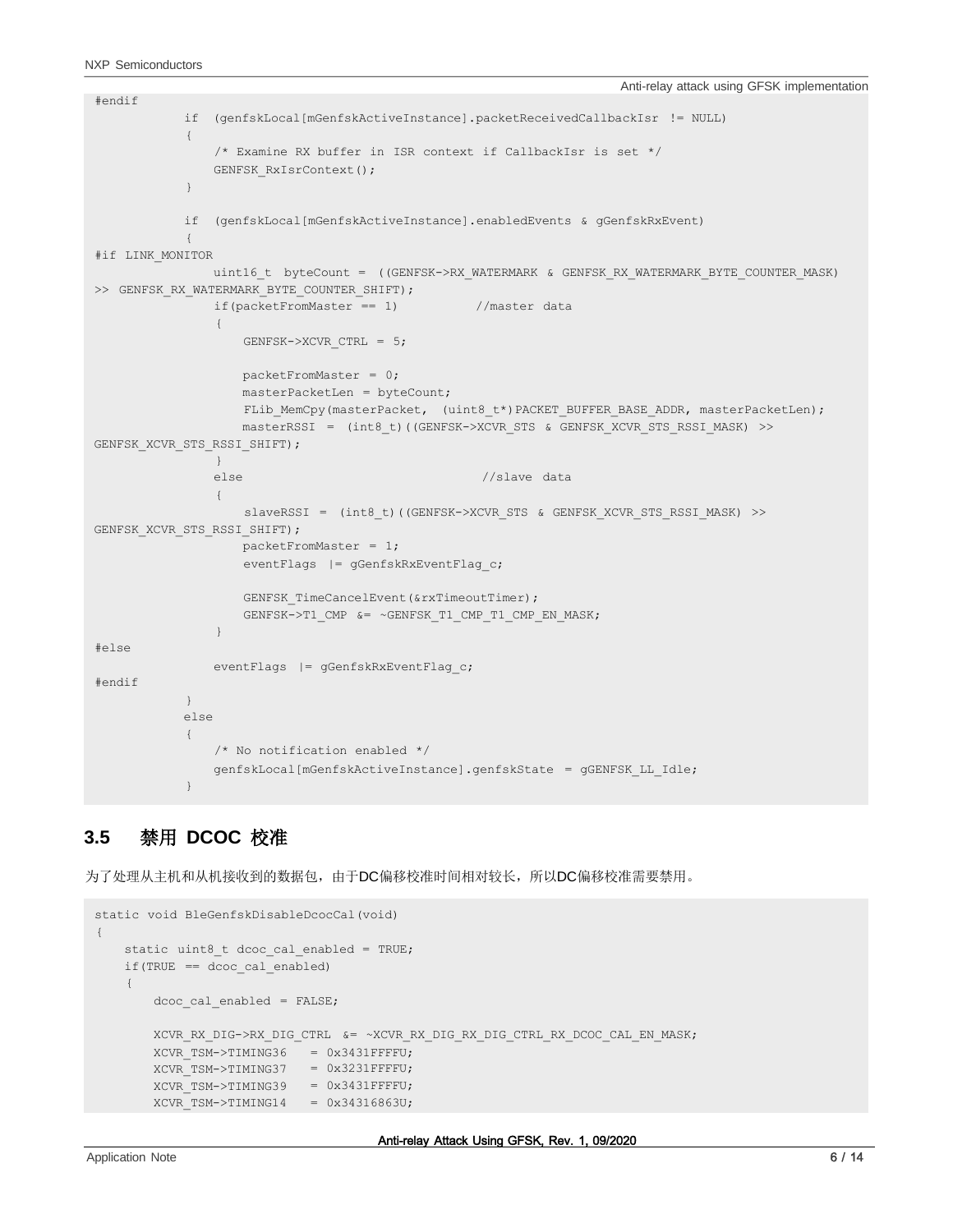```
XCVR_TSM->END_OF_SEQ = 0x34336E67U;}
}
```
#### <span id="page-6-0"></span>**3.6** 多链路监控

[图](#page-6-0) [5](#page-6-0) 显示了监控多个蓝牙 LE 连接的框图。它包含了三个角色,主机,从机和监控。主机和从机之间有四个蓝牙 LE 连接,主机和监视器之间有 CAN 总线或 LIN 总线通信以传输连接信息。



<span id="page-6-1"></span>对于单链路的监控,我们可以在一个固定信道上等待有效的数据包。一旦接收到数据,就可以根据跳频算法追踪下一个数据。连接 间隔简单,但多链路监控比较复杂,因为涉及到链路管理。

[图](#page-7-0) [6](#page-7-0) 是一个主机连接到四个从机的即时时序图。以S1为锚点,该设备与下一个设备的间隔固定为33个时隙(约20毫秒)。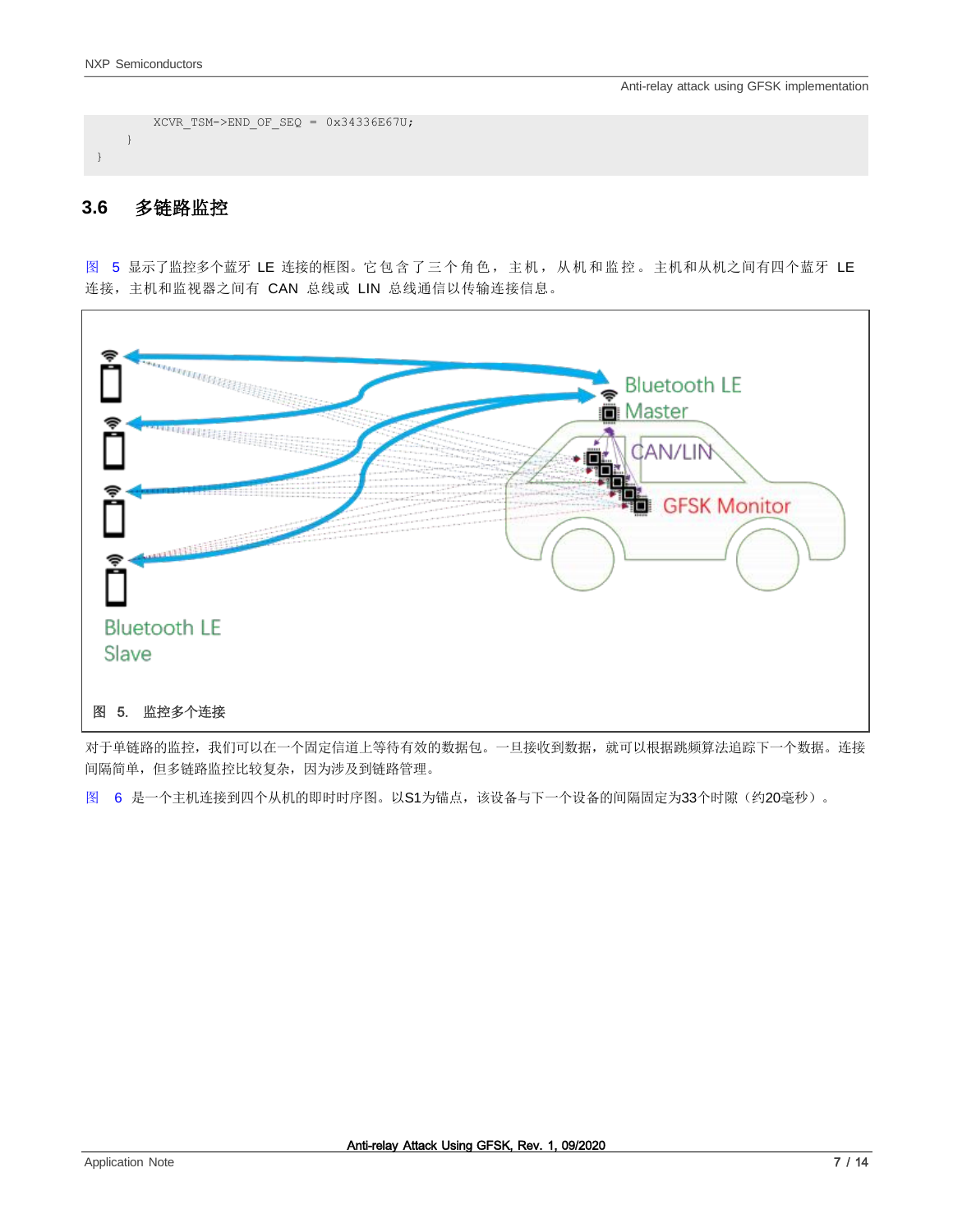

<span id="page-7-0"></span>我们可以通过监听固定信道来同步S1设备,然后以S1为锚点,延长20ms以同步其他设备[。图](#page-7-0) [7](#page-7-0) 是操作流程图。



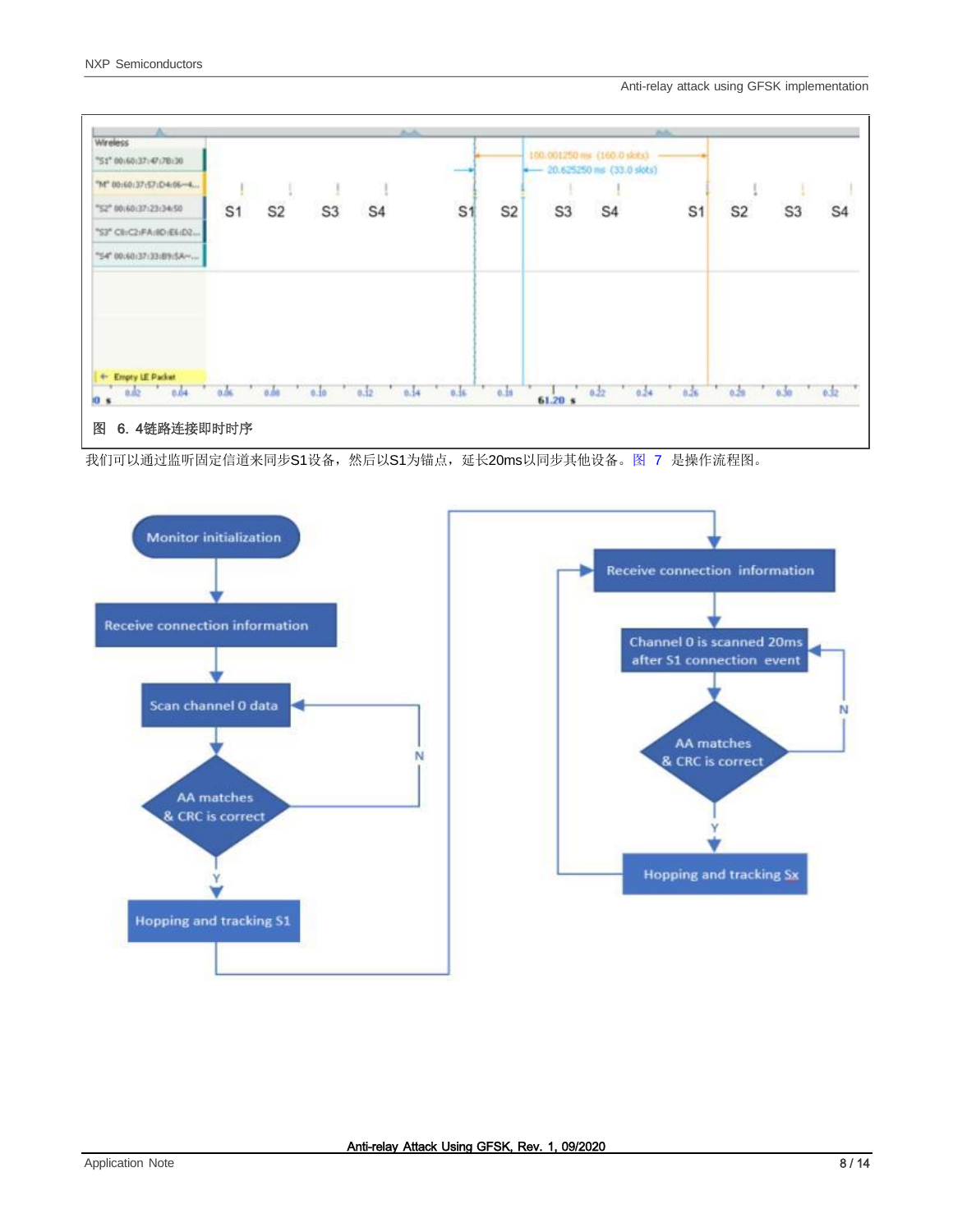## <span id="page-8-0"></span>**4** 设置和结果

[如图](#page-8-0) [8](#page-8-0)所示,为了简化设置,我们将监控的数量减少到一个。该演示包含一个主机、一个监控和四个从机。主机和从机通过蓝牙 LE 连接。 主机和监控通过 CAN 或 LIN 总线连接。



## <span id="page-8-1"></span>**4.1** 硬件需求

- 六根Mini/Micro USB 电缆。
- 六块 FRDM-KW36 或 FRDM-KW38 板。板子简称为 B。
- B1作为主机。
- B2作为监控。
- B3-B6作为从机。
- 个人电脑。
- 12 V电源适配器。
- 三根母对母杜邦线。

## **4.2** 电路板设置

- 将 12 V 适配器连接到板 B1 或 B2 的 J32。
- 卸下 B2 板的 R34 和 R27 电阻。
- 连接板B1和B2的J13-1。
- 连接板B1和B2的J13-2。
- 连接板B1和B2的J13-4。

Anti-relay Attack Using GFSK, Rev. 1, 09/2020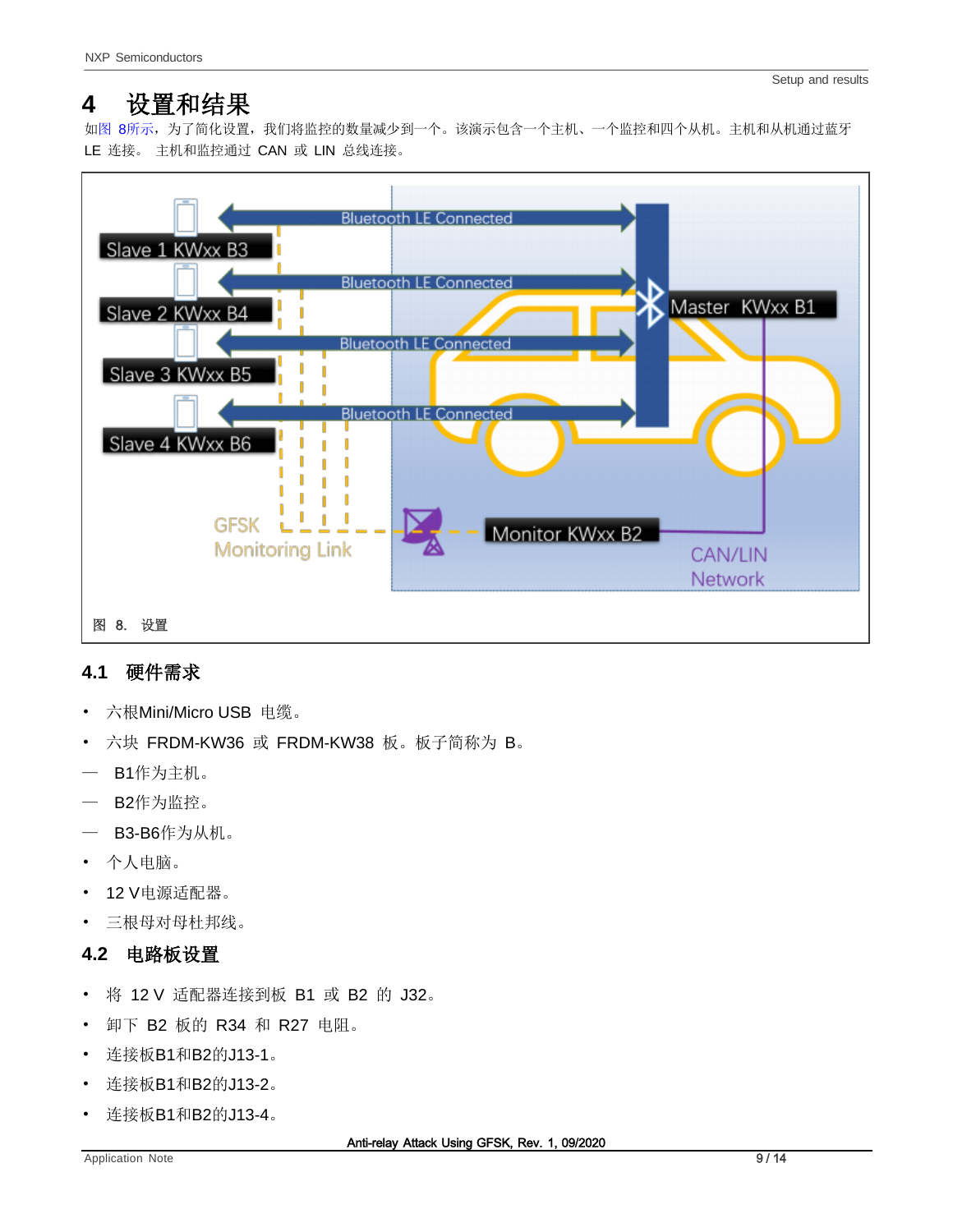Setup and results





## <span id="page-9-0"></span>**4.3** 支持工具链

• IAR Embedded Workbench 8.40.1

## **4.4** 软件需求

此链路监控演示基于用FRDM-KW36 或 FRDM-KW38 实现的无线 UART 演示方案和 genfsk 演示方案, 可在[AN12872SW](https://www.nxp.com/docs/en/application-note-software/AN12872SW.zip)中找 到。在此应用中,有三个角色,主机、从机和监控。

- 主机工程是从 wireless\_uart 工程修改而来的。
- 监控工程是从 genfsk 工程修改而来的。
- 从机工程是 wireless\_uart 工程。

在主机和监控工程中,我们增加了CAN和LIN的功能,实现了连接信息的传输。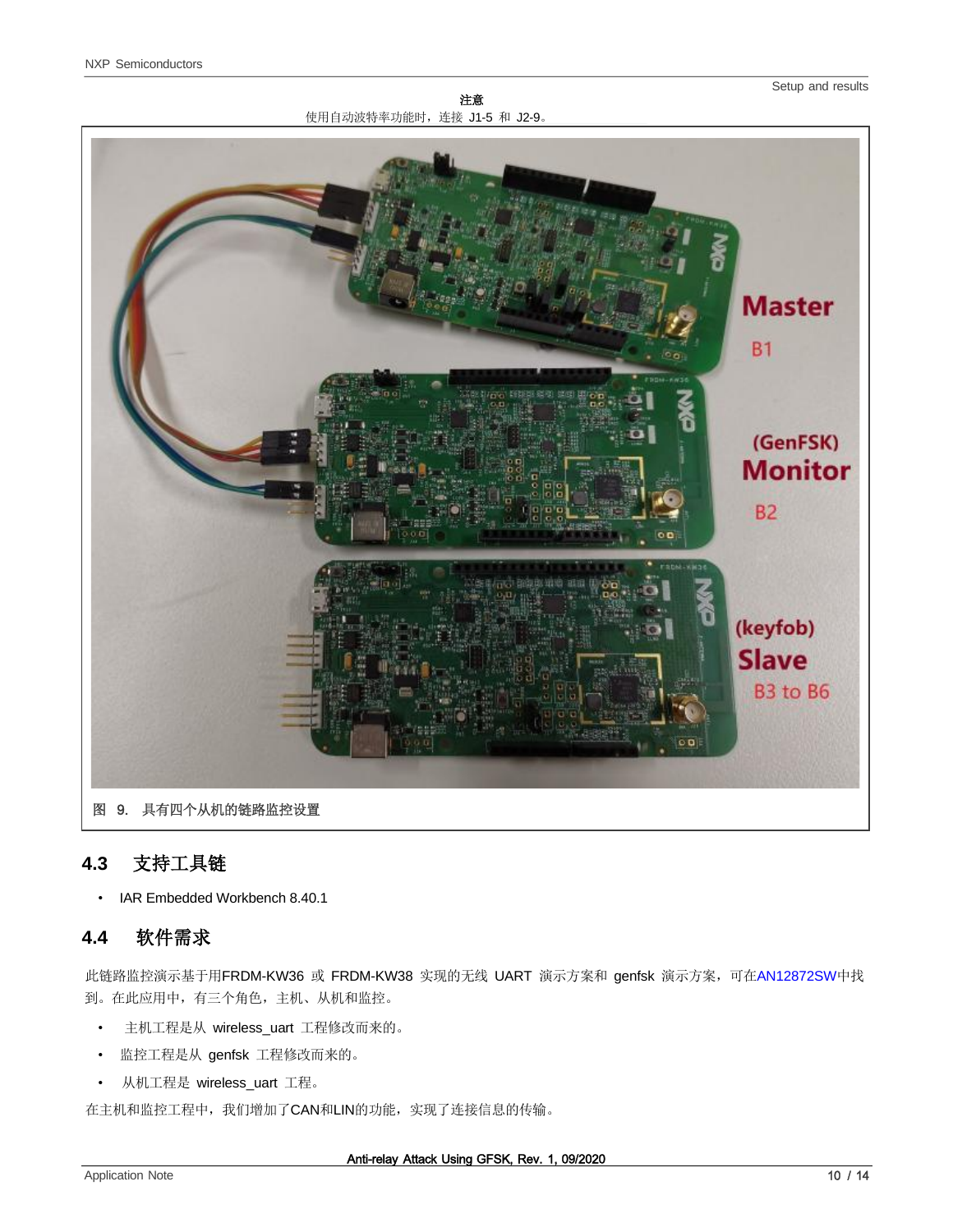有两种评估此应用的方法,如下所述。

• 直接使用移植好的SDK。

为了快速评估,[AN12872SW](https://www.nxp.com/docs/en/application-note-software/AN12872SW.zip)包含了移植好的 SDK,SDK 2.2.3 FRDM-KW36 和SDK 2.6.5 FRDM-KW38, 如图10所示。



SDK\boards\frdmkw36\wireless\_examples\bluetooth\w\_uart\_linkMonitor\freertos。

—conn\_test\_linkMonitor工程 – 对应于 B2作监控, 位于

SDK\boards\frdmkw36\wireless\_examples\genfsk\conn\_test\_linkMonitor\freertos。

```
—w_uart 工程 – 对应于B3-B6 作从机, 位于
```
SDK\boards\frdmkw36\wireless\_examples\bluetooth\w\_uart\freertos.

<span id="page-10-0"></span>• 将 代 码 移 植 到 SDK。

AN12872 软件包还包含源文件和头文件, [如图](#page-10-0) [11](#page-10-0)所示。

|                        |   | <b>Monitor</b><br>project |             |                        |
|------------------------|---|---------------------------|-------------|------------------------|
|                        |   |                           |             | Master                 |
|                        |   |                           |             | project                |
| conn_test_linkMonitor- |   | 6/11/2020 11:01 A.,       |             |                        |
| w_uart_linkMonitor     | е | 6/11/2020 11:01 A.        | File folder |                        |
| ble_conn_manager.c     | ø | 6/2/2020 2:05 PM          | File        | Files in the SDK to be |
| ble_conn_manager.h     | c | 21.0000 1.44 P            | H File      | modified               |
| fsl_flexcan.h          |   | 6/8/2020 5:29 PM          | H File      | 58 KB                  |
| genfsk_isr.c           | ø | 6/1/2020 1:44 PM          | CFile       | 14 KB                  |
| genfsk_II.c            | ø | 6/1/2020 1:44 PM          | C File      | 108 KB                 |
| UART_Adapter.c         | e | 6/1/2020 1:44 PM          | CFile       | 40 KB                  |

执行以下步骤,在 IAR Embedded Workbench 中创建新的演示项目,并替换为此演示方案而修改的源文件和头文件。

- 1. 将 conn test linkMonitor放到 SDK\boards\frdmkw3x\wireless\_examples\genfsk目录下。
- 2. 将 w\_uart\_linkMonitor放到SDK\boards\frdmkw3x\wireless\_examples\bluetooth目录下。
- 3. 替换以下目录中的五个文件: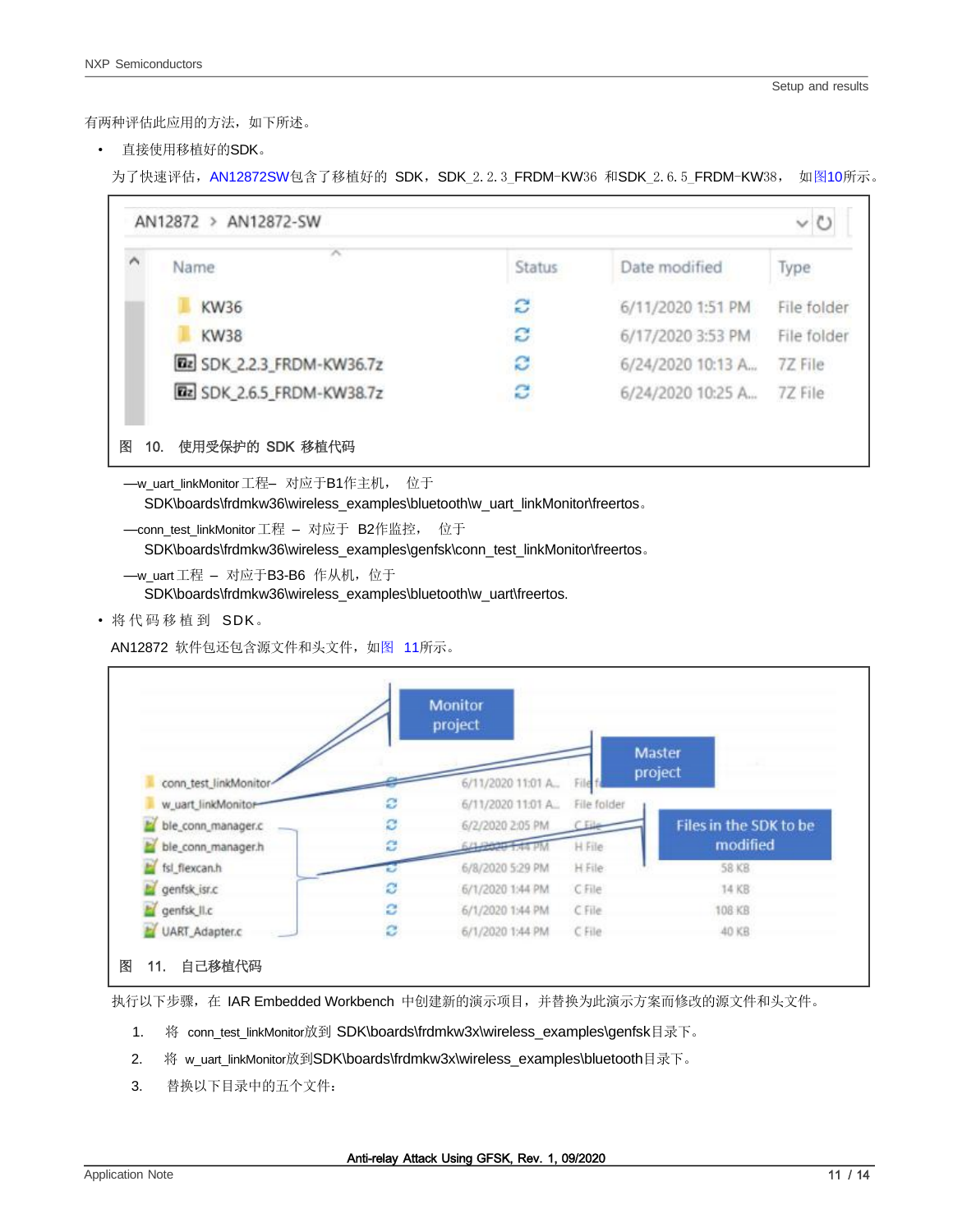- middleware/wireless/bluetooth\_x.x.x/application/common/ble\_conn\_manager.c
- middleware/wireless/bluetooth\_x.x.x/application/common/ble\_conn\_manager.h
- middleware/wireless/framework\_x.x.x/SerialManager/Source/UART\_Adapter.c
- middleware/wireless/genfsk\_x.x.x/source/genfsk\_isr.c
- middleware/wireless/genfsk\_x.x.x/source/genfsk\_ll.c

#### 注意

上面创建的工程基于 KW36 的 SDK 2.2.3(2020-04-30 发布),KW38 的 SDK 2.6.5(2020-05-07 发布)。 如果您使用的是其他版本的SDK,请相对应地修改工程文件。

#### **4.5** 测试方法

- 1. 将程序下载到目标板。
- 2. 在 PC 和板 B1 和 B2 上的 OpenSDA USB 端口之间连接micro USB 电缆。
- 3. 使用以下设置在 PC 上为 OpenSDA 串行设备打开串行终端:
	- 115200波特率
	- 8个数据位
	- 无奇偶校验
	- 1个停止位
	- 无流量控制
- 4. B3-B6上电, 切换角色, 开始广播。
- 5. 按 B1 板上的 **SW2** 开始扫描、连接和监控。

#### **4.6** 测试结果

[图](#page-12-0) [12](#page-12-0) 显示测试结果,包括主机和从机的链路数据和RSSI值。正如预期的那样,通过 GFSK 监控能看到所有的信息。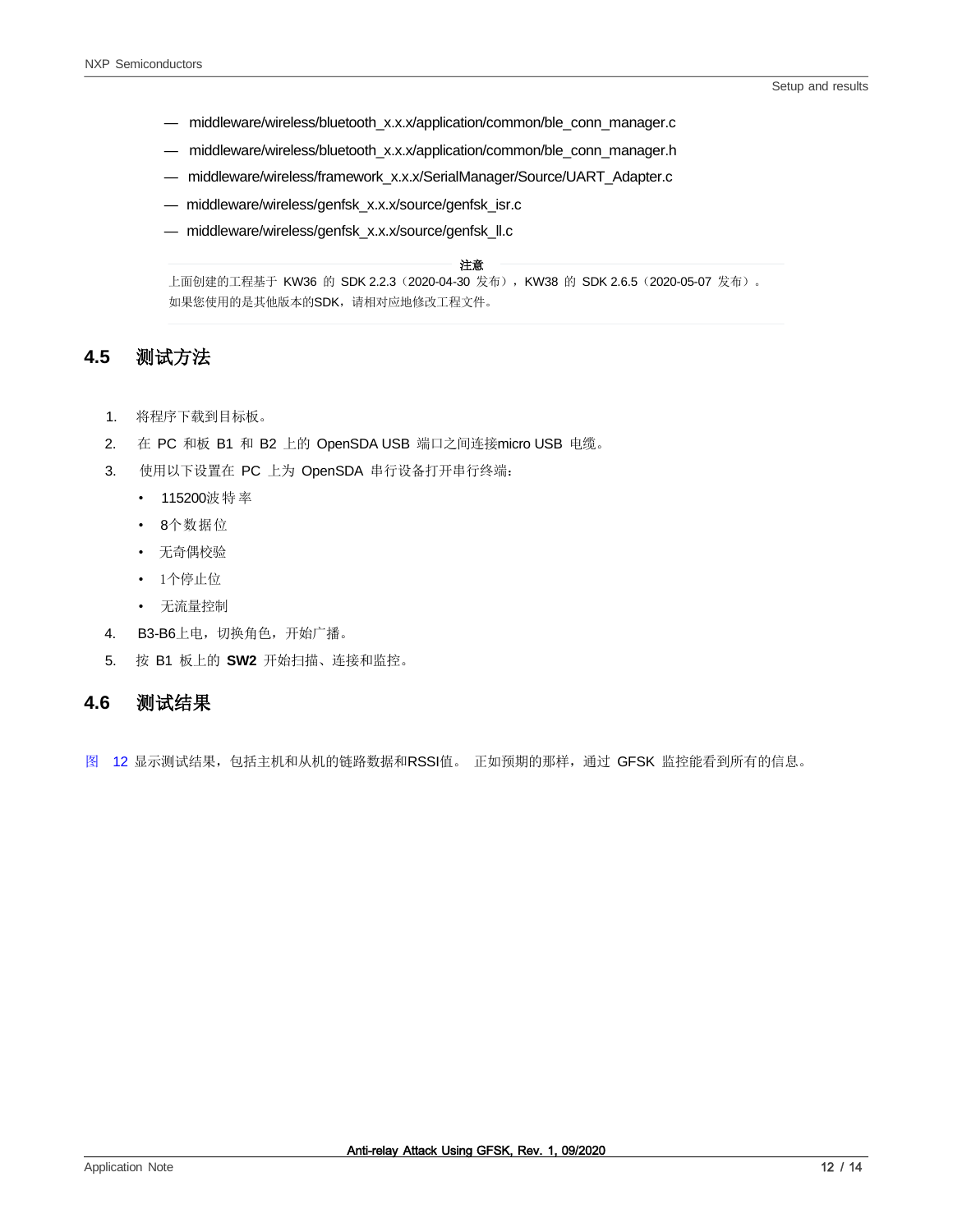Conclusion



## <span id="page-12-0"></span>**5** 结论

通过GFSK,我们可以有效监控蓝牙LE的连接,并结合KW36/38的高精度RSSI检测能力。 通过KW36或KW38实现反中继攻击的 测距是可行且有效的。

# **6** 修订史

表 2. 修订史

| 版本号 | 日期      | 描述                                   |
|-----|---------|--------------------------------------|
| 0   | 07/2020 | 初稿                                   |
|     | 09/2020 | ・更新了 <u>图1</u> , <u>图2,图3,图9和图12</u> |
|     |         | ・增加了 <u>图5</u> 和 <u>图8</u>           |